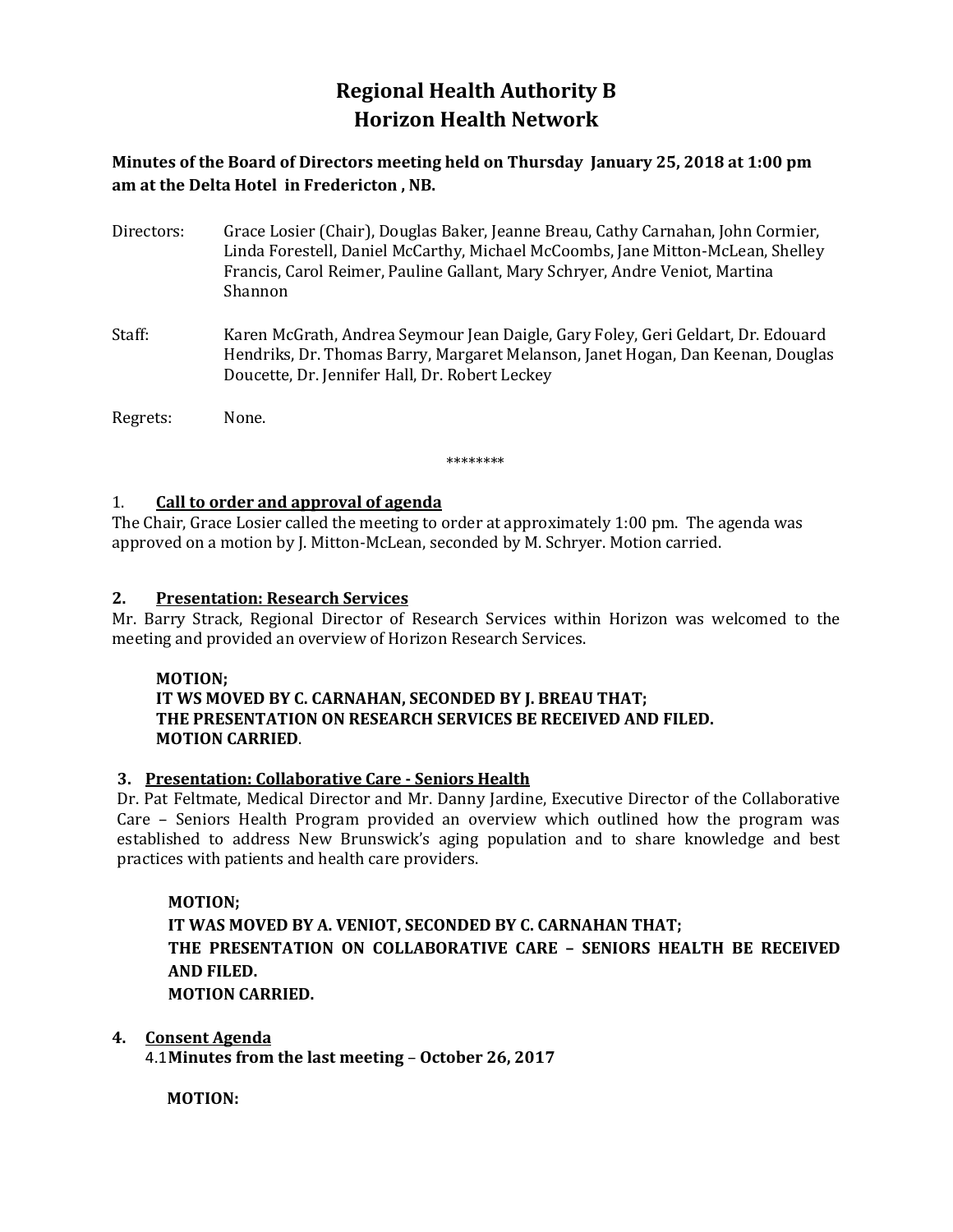# **IT WAS MOVED BY L. FORESTELL, SECONDED BY D. MCCARTHY THAT; THE CONSENT AGENDA OF THE BOARD OF DIRECTORS MEETING FOR THURSDAY JANUARY 25, 2018 BE APPROVED AS CIRCULATED. MOTION CARRIED.**

#### **5. Business arising from the minutes** None.

# **6. Balanced Scorecard**

Andrea Seymour, Chief Operating Officer and VP of Corporate Resources provided an overview of the balanced scorecard results for September 2017.

# **MOTION:**

# **IT WAS MOVED BY C. CARNAHAN, SECONDED BY J. MITTON-MCLEAN THAT; THE REPORT ON THE BALANCED SCORECARD FOR SEPTEMBER 2017 BE RECEIVED AND FILED. MOTION CARRIED.**

# **7. Official Languages update**

Margaret Melanson, VP of Patient and Family Centred Care provided an update of Official Languages activities which highlighted the strategies for the Active Offer, Every Day program.

### **MOTION:**

### **IT WAS MOVED BY L. FORESTELL, SECONDED BY M. SHANNON THAT; THE OFFICIAL LANGUAGES REPORT BE RECEIVED AND FILED. MOTION CARRIED.**

# **8. Patient Safety and Quality Improvement Committee**

Ms. Linda Forestell, Chair of the Patient Safety and Quality Improvement Committee provided a report of the committee meeting held on December 13, 2017.

# **MOTION:**

# **IT WAS MOVED BY L. FORESTELL, SECONDED BY J. MITTON –MCLEAN THAT; THE REPORT OF THE PATIENT SAFETY AND QUALITY IMPROVEMENT COMMITTEE BE RECEIVED AND FILED. MOTION CARRIED.**

# **9. Governance, Nominating and Planning Committee**

Mr. Andre Veniot, Chair of the Governance, Nominating and Planning Committee provided a report of the committee meeting held on December 14, 2017.

# **MOTION:**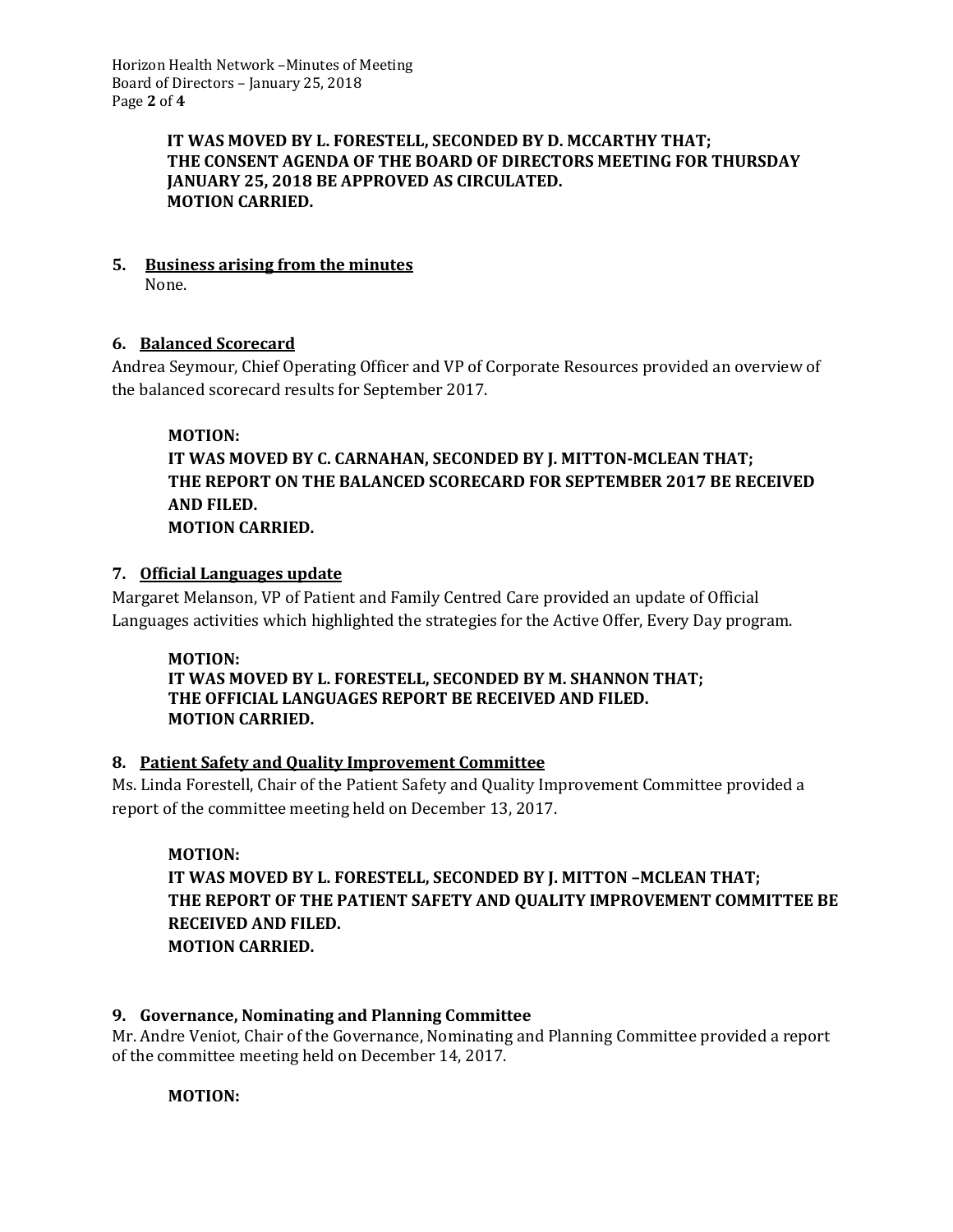### **IT WAS MOVED BY A.VENIOT, SECONDED BY C. CARNAHAN THAT; THE REPORT OF THE GOVERNANCE, NOMINATING AND PLANNING COMMITTEE BE RECEIVED AND FILED. MOTION CARRIED**.

# **10. Finance, Audit and Resource Committee**

Mr. Douglas Baker, Chair of the Finance Audit and Resource Committee provided a report of the committee meeting held on December 14, 2017.

Financial Results: Dan Keenan, Chief Financial Officer explained Horizon is reflecting a slight surplus of \$561,000 as of October 2017. The financial overview was provided as part of the meeting package and provides commentary on the changes from last year and the comparison to the budget plan.

### **MOTION:**

# **IT WAS MOVED BY D. BAKER, SECONDED BY C. CARNAHAN THAT; THE REPORT OF THE FINANCE, AUDIT AND RESOURCE COMMITTEE BE RECEIVED AND FILED. MOTION CARRIED.**

### **11. Regional Medical Advisory Committee**

Dr. Thomas Barry, Regional Chief of Staff provided an update from the meeting of the Regional Medical Advisory Committees held on December 5, 2017 and January 23, 2018.

### **MOTION;**

### **IT WAS MOVED BY D. MCCARTHY, SECONDED BY J. MITTON-MCLEAN THAT; THE REPORT FROM THE REGIONAL MEDICAL ADVISORY COMMITTEE BE RECEIVED AND FILED. MOTION CARRIED.**

### **12. Regional Professional Advisory Committee**

Mr. Douglas Doucette, chair of the Regional Professional Advisory Committee provided an update from the committee meeting held on December 7, 2017.

# **MOTION;**

### **IT WAS MOVED BY S. FRANCIS, SECONDED BY M. SHANNON THAT; THE REPORT FROM THE REGIONAL PROFESSIONAL ADVISIORY COMMITTEE BE RECEIVED AND FILED. MOTION CARRIED**.

**13. Items removed from the consent agenda** None.

**14. Other business** None.